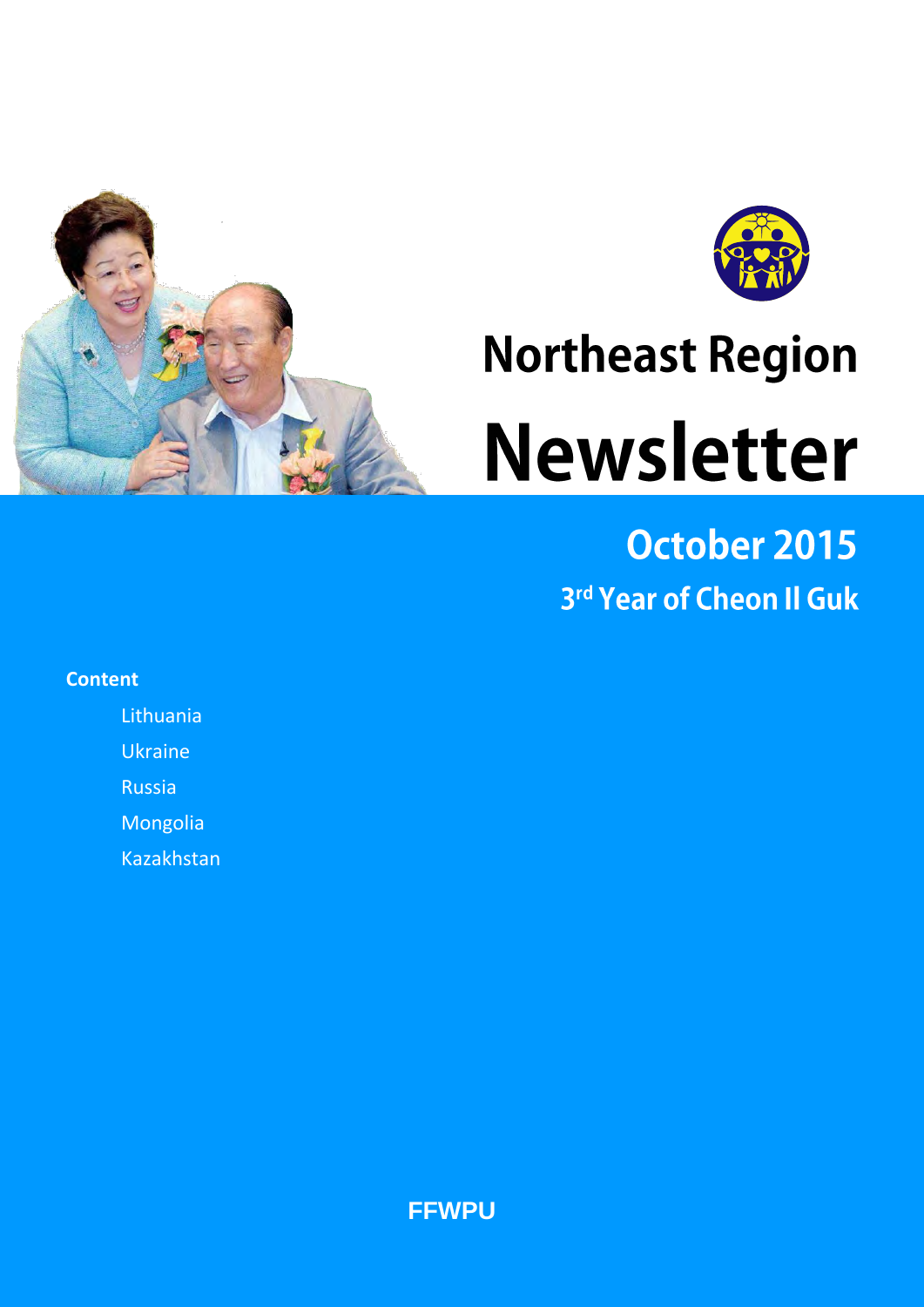# **Lithuania**

#### **Special Emissary to Great China and Northeast Regions Dr. Oyamada visited Baltic nation.**

In Lithuania, this autumn we received two big God's blessings. A Special Emissary, Dr. Hideo Oyamada, and his assistant visited the Baltic nations for the first time. They arrived to Lithuania on October 7. Dr. Oyamada was one of the first Japanese leaders assigned by True Parents to help in the Northeast Region.



Originally, he was sent as a Special Emissary to the Great China Region. Before joining the Unification Church Dr. Oyamada was a Christian so he was very much interested in visiting Christian churches and learning the history of Christianity in Lithuania, which sometimes was called "Israel of the East Europe." Before his visit to the Baltic States, Dr. Oyamada found out the key religious sights of each nation. In Lithuania he visited Catholic and Russian Orthodox churches to feel spirit of Lithuania as last European nation which accepted Christianity.

On October 9, we held a meeting for Blessed families at the City Gate Hotel with Dr. Oyamada; about 40 people including the second generation came to receive his guidance and his testimony. He spoke about how important to us is inheriting True Parents tradition of the world providence. Dr. Oyamada also shared his personal testimony about True Mother, he felt True Mother to be more than his own mother, because in her heart she is embracing all mankind as her own children. Dr. Oyamada explained to us what an important role Lithuania plays.

#### **International HQ Educational Director Rev. Yong visited Lithuania**

Itinerary missionaries, Rev. Jin Hun Yong and Mr. Motoyama who are giving education to the blessed families with children, stayed in Lithuania two days; they held a special seminar on October 17 - 18 on "True Mother's course and her historical background." Later, at the Sunday Service Rev. Yong gave a sermon on "God's Attributes" about how we can come to resemble our Heavenly Parent. Finally, we talked about church development, and he asked the local members to clear out the situation in our Church. According to analysis of results he gave guidance what is needed to improve our activity in the nation.

#### **Missionaries join Witnessing Team in Vilnius**



September was a month of intensive preparation; on October 12 we started our witnessing campaign. Our witnessing team of four members, joined by two Cheon Il Guk missionaries from Japan and three young CARP members are now in their third week of the campaign, which makes us feel as if a new spring has come to Lithuania. We go out and invite new guests in the streets on a daily basis. Each day, lectures on the Divine Principle bring resurrection to new lives. Often our small witnessing center is overfilled with people. We now have four guests listening to the Divine Principle lecture course; one of them has already attended the lectures on the True Parents course.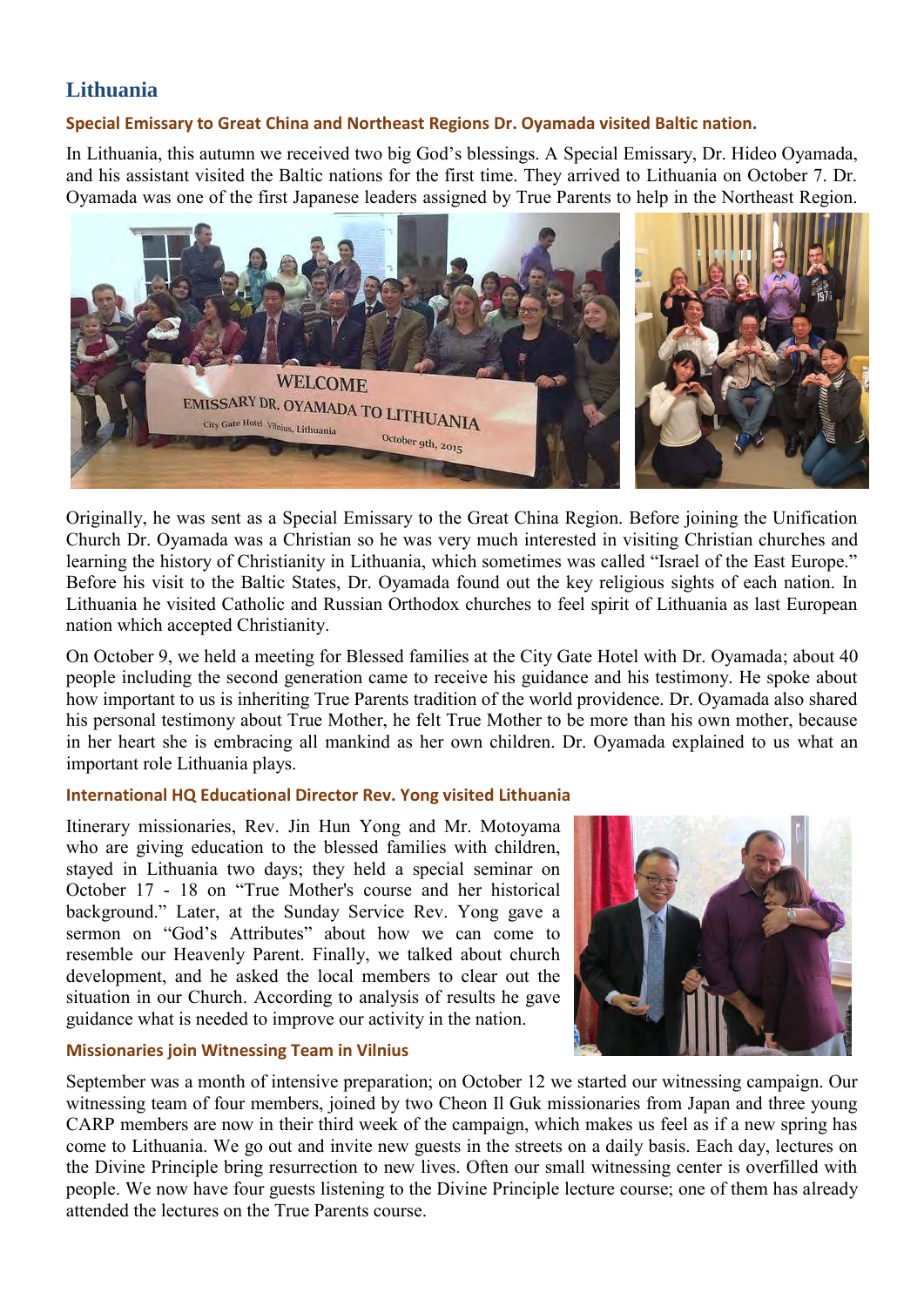We really appreciate the efforts of Cheon Il Guk missionaries Haruka and Kumi, bright as sunflowers, who are witnessing in the streets every day and bring many guests. Their constant jung sung and prayers are exemplary. Our only regret is that they can stay in Lithuania only one month.

We are also happy that our young CARP members have joined witnessing as a part of their actionizing program. They do fundraising and lecture practice, go witnessing with CIG missionaries, bring new guests, give them a DP introductory lecture and even advanced lectures.



They learn the Word by giving the Word to others. Witnessing is an opportunity for everybody involved in it to grow spiritually and heartistically.

## **Student Volunteer Work by 2nd generations**

Here is part of our home group activity. Two of our elder second generation in Lithuania have initiated volunteer work in serving the local community together with a group of students. Andrinik Karagezian (16 y.o.) is now a student vice president at school, together with his younger brother Arturas (14 y.o.) mobilizing their friends for cleaning the neighborhood; it was the "Autumn Project". Our neighbors were happy to see the young people working for the community. This was their family project and practice of living for the sake of others.



#### **Ukraine**

#### **Church activity**

#### *12-day Divine Principle workshop*

On October 24, we started 12-day Divine Principle workshop in our workshop center near Kyiv. Two guests participated.

#### *Leaders' meeting*

On October 12-13, we held a meeting for the witnessing center leaders in Kyiv. 12 people participated. We analyzed our results in witnessing activity, made plans and set up new goals. The leaders went back to their mission cities with a new determination to invest in God's Will.

#### *Rev. Yong's visit to Ukraine*

On October 20-21, Rev. Yong,



Educational Director of FFWPUI Headquarters, visited Ukraine. He held a few meetings with Ukrainian HQ members, leaders, and Kyiv members. During the meeting with Kyiv members Rev. Yong told about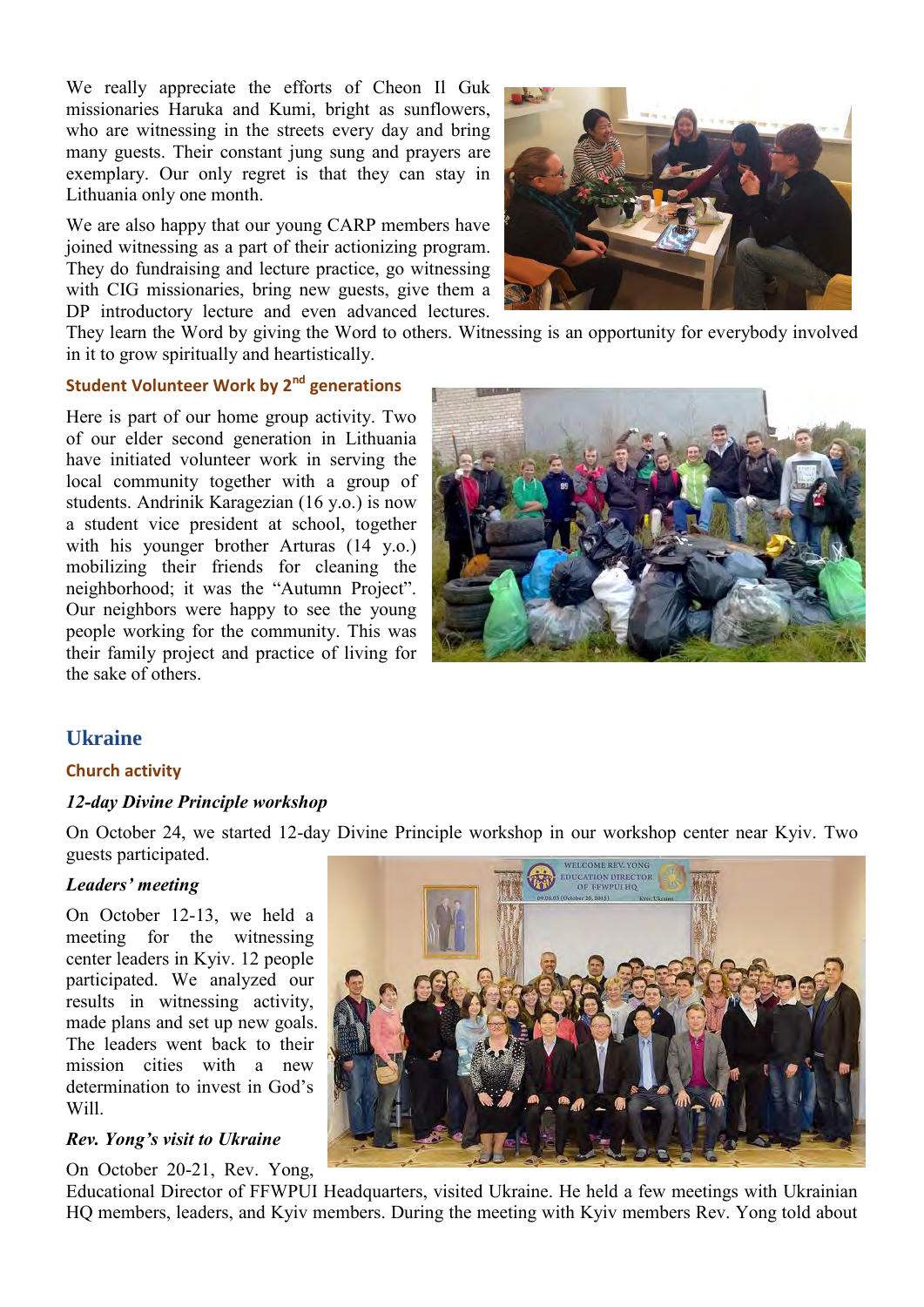the importance of Hoon Dok Hae, about True Mother's attitude and lifestyle. On the other meeting he made the analysis of UM situation in Ukraine and gave some advices.

#### **UPF**

#### *Peace School*

On October 21, UPF-Ukraine held a meeting for Peace School students in the Kyiv House of Teacher. It was the first meeting held in this academic year. UPF volunteers held special training "I am unique, you are unique" for children from different schools. 52 people participated - 40 children and 12 teachers from 10 schools of Kyiv. All participants enjoyed the meeting.



#### **WFWP**

#### *Project to the Senior's Day*

On October 1, WFWP-Ukraine held a charity project dedicated to the Senior's Day. WFWP volunteers provide aid (medicine and food) to the 11 senior people-refugees. Kyiv School #187, chain store "Eva" and the NGO "MOZIRON" were the sponsors of the project. The gifts were presented on the congratulatory concert in the Kyiv House or Arts.



#### **Russia**

#### **Leaders' Meeting**

On October 23-25, Russian Regional leaders' meeting was held in Moscow, Russia. This leaders' meeting was held soon after 21-day Leadership Training Workshop in Korea Cheong Pyeong where participants received a lot of grace, especially from True Mother.

Northeast Regional President proposed new system for Russia where activities are more focused on regions. Main purpose of this change is to empower regions



and bring substantial result for True Parents and Vision 2020.

Leaders from Moscow, Northwest, Volga, Ural and Siberia, Far East regions of Russia participated. Rev. Jin Hwa Chung, president of Northeast region, led the meeting.

Russian regional leaders will take more responsibility for development of different aspects of our Movement including NGO, Blessed Families education, and Second Generation education. Leaders discussed how to become self-sufficient financially, including developing business.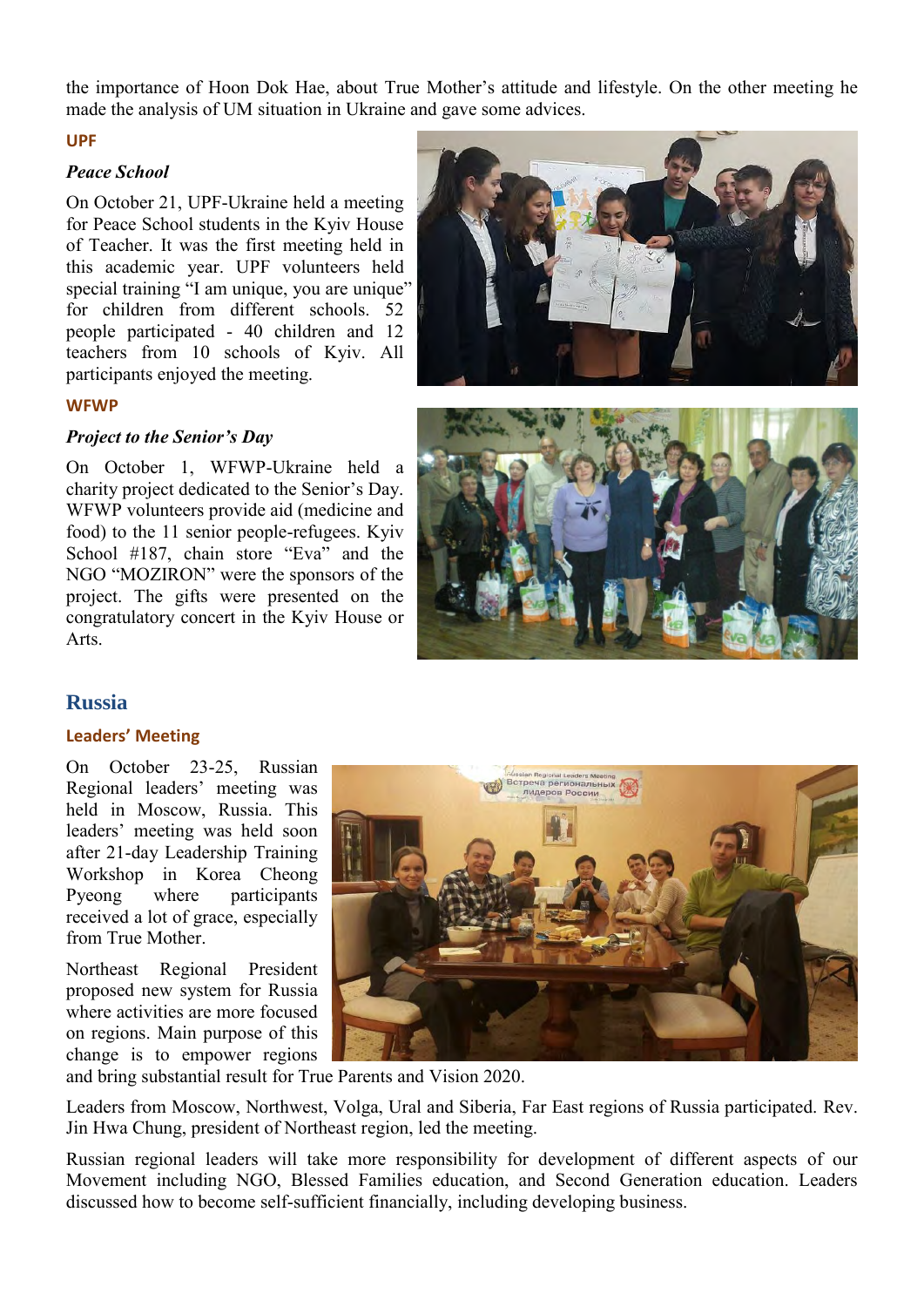

**Women's Federation for World Peace**

#### *Charity program for disabled children*

On August 28, Women's Federation of Moscow and the children's ensemble "Angels of Peace" took part in a charity program for disabled children in a Rehabilitation center "Kentavr". 70 people took part in this event.

More attention will be paid to front-line witnessing and fundraising activity in Russia. Discussions touched the matter of involving Blessed Central Families on front-line activities and Home Group development.

At the end of Leaders' Meeting, leader of Ural and Siberia region Alexander Timofeev gave lecture on home groups activities and result in his region.



It was a Children's Day of knowledge when children already start preparation for school. All the neighborhood children were also invited to take part in this event so that disabled children would not feel isolated.

"Angels of Peace" could really bring joy to children and their parents through their singing and dancing.

The director of the Rehabilitation center told us that she was grateful for such cooperation because looking at the Angels of Peace performance disabled children could be inspired to try to achieve better results in life and take after the "Angels of Peace".

#### *Cultural night "Russia-Japan"*

On September 27, Women's Federation of Moscow in cooperation with WFWP of Japan held a Cultural night "Russia-Japan". The purpose was to express gratitude to Japanese women who have been working so hard in particular to support WFWP programs in Northeast Region countries. Around 40 people took part in this night. It was a very deep and heartistic program which helped us to feel much close to each other. Russian and Japanese women deeply realized that they are working together with one heart. Japanese guests were very moved by the cultural program prepared by VIP guests and members of WFWP of Russia.



Representatives of WFWP Japan could also pass their donation to the Children's Charity Fond "Believe in your dream" that they have been supporting for several years. They also brought some award for Russian disabled children who took part in the International drawing contest in Japan.

At the end of the program all Russian and Japanese women were happily dancing together.

#### *Concert on the International Senior's Day*

On October 1 Women's Federation for World Peace of Moscow took part in concert for elder people on the International Senior's Day. It was a concert in the Council of War Veterans. The main theme of this event was heart to heart relationship. About 15 people participated. It is very important to bring joy and to support elderly people and war veterans so that they can have more hope for the future.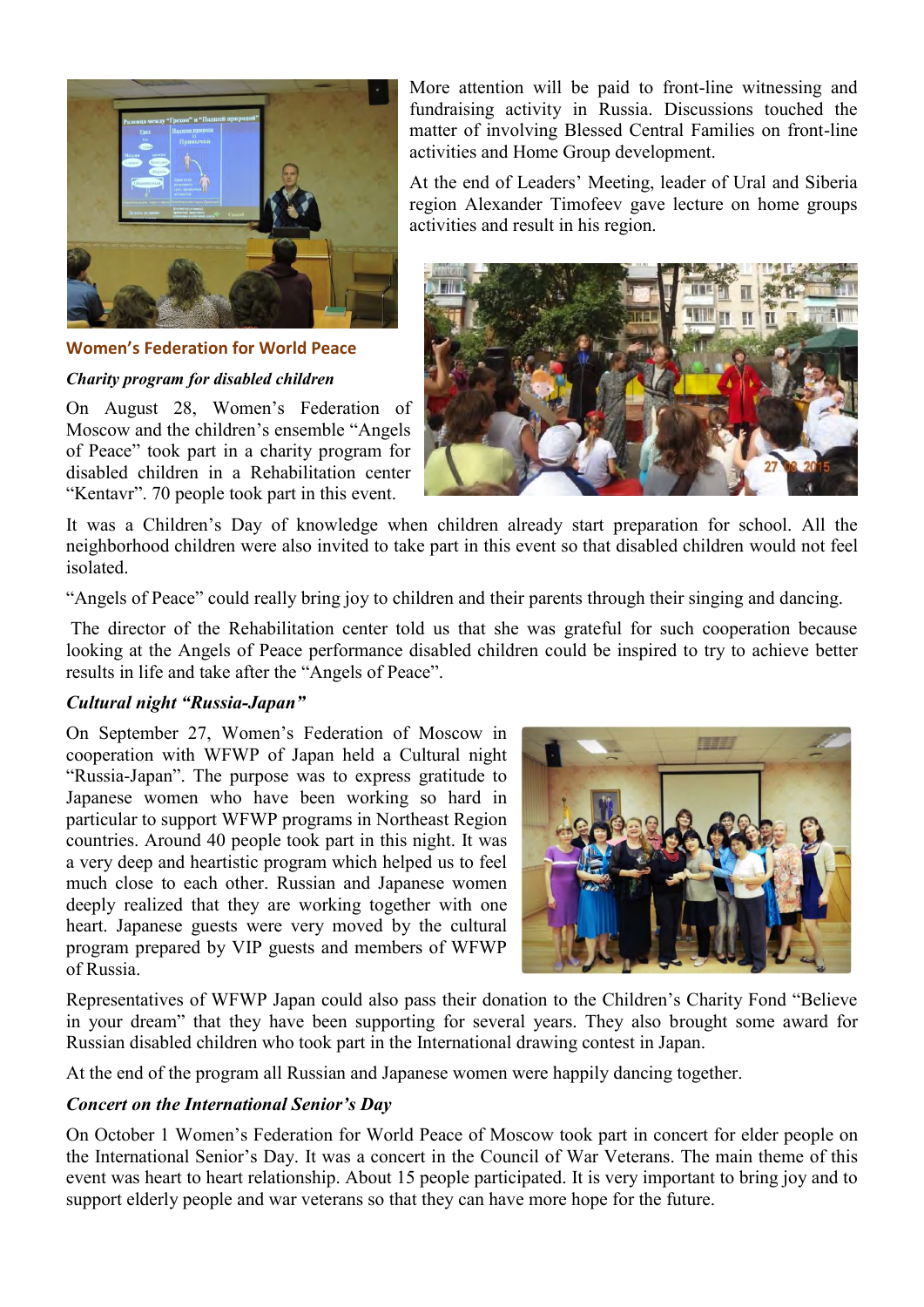# **Mongolia**

#### **The 10th Anniversary of True Parents' Visit to Mongolia, on October 16.**

On October 16, 2005, 10 years ago, True Parents of Heaven, Earth and Humankind, only once in our history, visited Mongolia. Their visit was scheduled within the speaking tour of 120 countries.

The primary purpose was to let all humanity know about the establishment of the Universal Peace Federation, the Abel type UN. True Father in his Peace message presented the new organization; he delivered his speech in the main hall of the Mongolian Parliament.

On October 16, 2015 the all-Mongolian Family Church held a commemoration event that was attended by blessed families, second generation, and one Ambassador for Peace. The program started with holy songs, full bow offering, and reciting the Family Pledge.



The National leader, Rev. Matsumoto, gave his presentation on providential meaning of the True Parents' visit to Mongolia. Then followed the testimony of the key Ambassador for Peace, Hon. M. Enkhsaikhan, the former prime-minister, who translated the 1st Peace Message into the Mongolian language. He was responsible for the True Father's visit, and gave lectures to journalists on "Who True Parents are," a day before the True Parents' visit, so that the next day they informed the Mongolian people of the True Parents' visit in a correct manner.

During the True Parents' visit in Mongolia, then Prime Minister Hon. Ts. Elbegdorj, the current State President of Mongolia, welcomed TP at his home, Ih Tengeriin Am. In this sense, the True Parents' visit 10 years ago was indeed a good preparation for the current providence of Mongolia.

The program was followed by reading of the 1st Message of Peace and sharing testimonies by a representative member and Ambassador for Peace.

The Ambassador for Peace, B. Dashzeveg, an

international journalist, who broadcasted the news of True Parents' visit to Mongolia 10 years ago at the UBS TV, shared about how much True Parents have contributed to Mongolia through their movement activity during the past 21 years since establishing the mission in 1994. After he spoke about how much True Parents' teaching on family values stimulated Mongolian traditional identity, the Unification Church members felt inspired.

Members enthusiastically spotted their own faces and those of their friends and acquaintances in the photos made on the day when the True Parents conducted *hoon dok hae*.

Another amazing coincidence was when we completed the  $3<sup>rd</sup>$  40-day special devotional night condition; the next was the very day of 10th year's anniversary. It was for us excitingly remarkable to welcome the

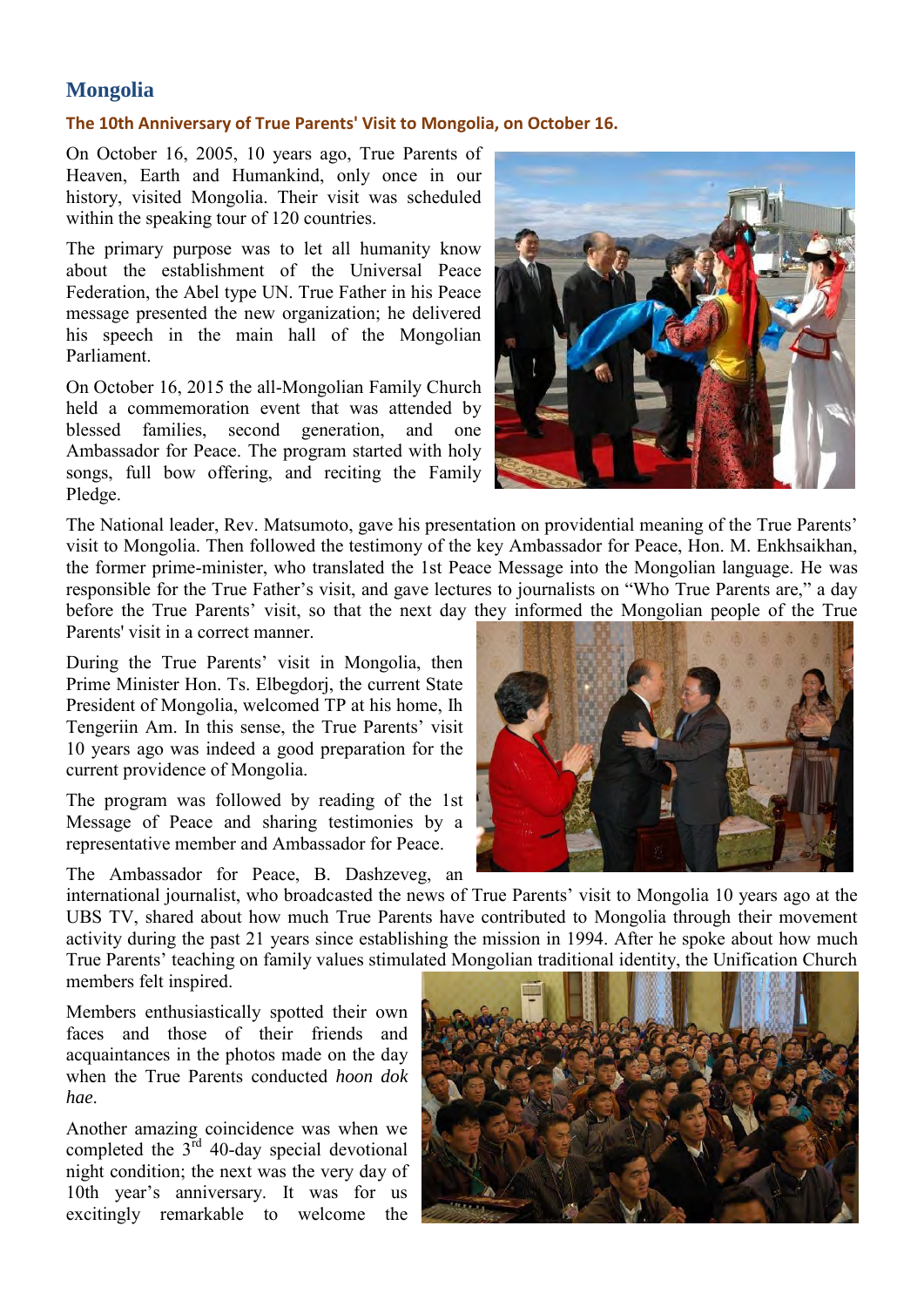historical day right after completion of the 120 days condition  $(3 * 40)$ days). Actually when we started the 1<sup>st</sup> 40-day condition initiated by a Special Envoy, Rev. Yoon, on June 18, we never thought of calculating days in prospect of this heavenly historical event. We know now that in such a way the Heavenly Parent and good spirits of the Mongolian ancestors have shown us the direction of the providence in Mongolia.



At the end of the commemoration ceremony, deeply inspired members talked about the True Parents' legacy of true love and valuable teaching, and made determination to reach our goals.





#### **The 4th Special 40-Day Devotional Condition, October 17 – November 25**

The purposes of this special night condition (60 minutes from 9 pm to 10 pm) are:

1) Victory of Vision 2020 in the Strategic Nation's Providence of Mongolia,

2) Good foundation for the November 14 Blessing Ceremony,

3) Personal goals.

During 60 minutes every day, members:

1) Sing holy songs;

2) Loud or silent prayer;

3) Reading recently developed educational DP multimedia materials



available on Facebook and leaving comments. We would like to provide the online opportunity of this special condition to the members worldwide, through Facebook or Line system. This way, we could create the unified family atmosphere. Some members can do the condition at home no matter where they live. According to True Mother's direction and guidance, we try to develop effective use of the multimedia to share materials about True Parents, Divine Principle, and so on, with many Mongolian people;

4) Offering 50 bows at the same time naming 46 Hoon Dok Home Churches that have been established and registered since October 2014.